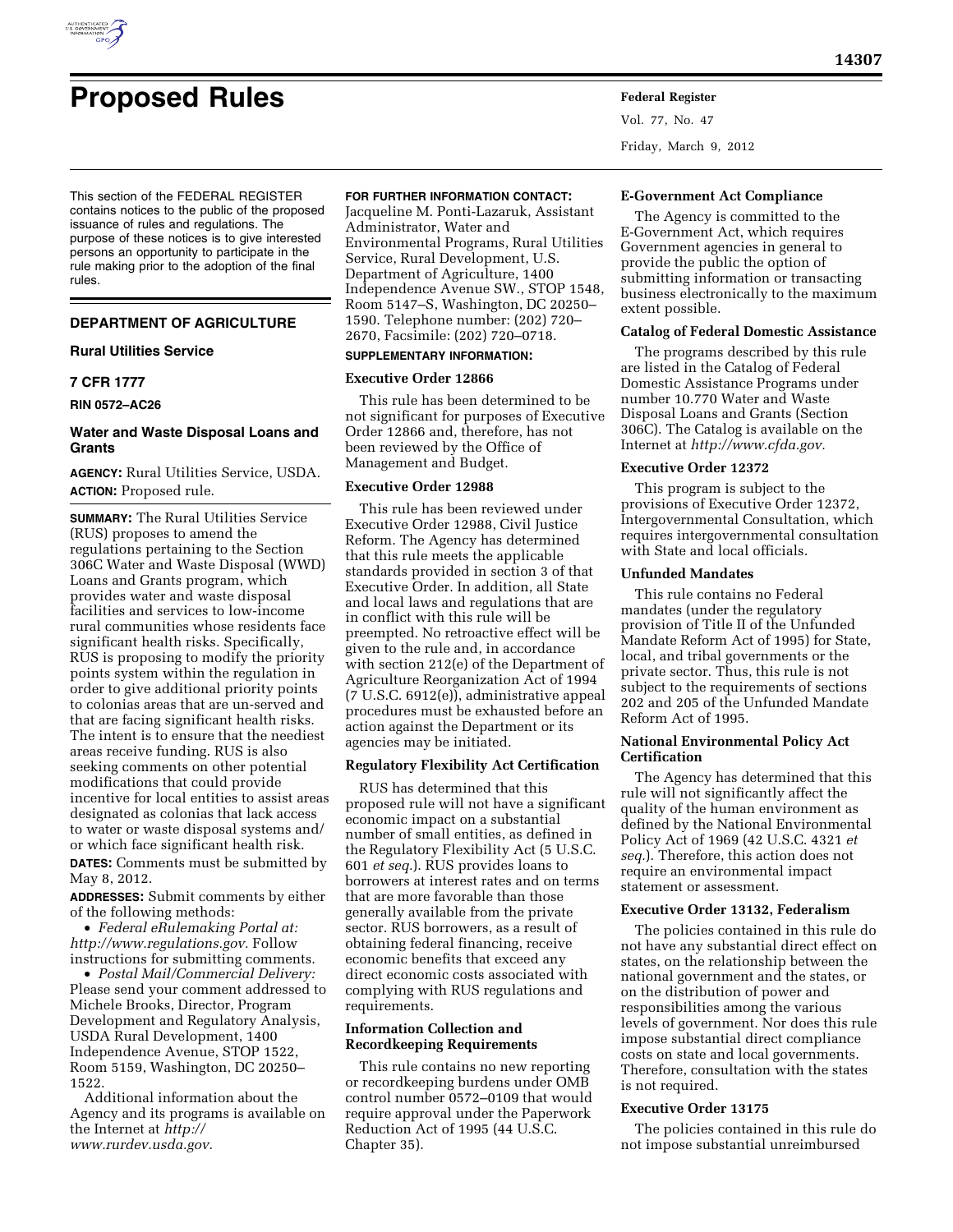direct compliance costs on Indian tribal, Alaska native, or native Hawaiian governments and sovereign institutions or have tribal implications that preempt tribal law.

#### **Background**

USDA Rural Development (RD) is a mission area within the U.S. Department of Agriculture comprised of the Rural Housing Service, Rural Business/Cooperative Service and Rural Utilities Service. Rural Development's mission is to increase economic opportunity and improve the quality of life for all rural Americans. Rural Development meets its mission by providing loans, loan guarantees, grants and technical assistance through more than forty programs aimed at creating and improving housing, businesses and infrastructure throughout rural America.

The RUS loan, loan guarantee and grant programs act as a catalyst for economic and community development. By financing improvements to rural electric, water and waste, and telecom and broadband infrastructure, RUS also plays a significant role in improving other measures of quality of life in rural America, including public health and safety, environmental protection, conservation, and cultural and historic preservation.

The Consolidated Farm and Rural Development Act (CONACT) authorizes USDA to provide loans and grants for the development, storage, treatment, purification, or distribution of water; and for the collection, treatment, or disposal of waste in rural areas. Section 306C of the CONACT directs USDA to provide loans and grants to Indian Tribes and other targeted areas, such as colonias, for the construction of new water and waste systems, or for the extension or improvement of such systems, in rural areas. The loans and grants are to be available to provide these facilities only to communities whose residents face significant health risks, as determined by the Secretary, due to the fact that a significant proportion of the community's residents do not have access to, or are not served by, adequate affordable water supply systems or waste disposal facilities. The Agency provides such loans and grants through its regulation, 7 CFR 1777, providing assistance to colonias along the U.S. Mexican border.

Currently, the Rural Utilities Service prioritizes potential projects filed pursuant to 7 CFR 1777, based upon a point system, wherein the greatest possible number of points (50) is given to proposed projects that seek to provide water and/or waste disposal services to a colonia. Colonias are communities

along the U.S.-Mexico border that are defined in 7 CFR 1777.4 as ''Any identifiable community designated in writing by the State or county in which it is located; determined to be a colonia on the basis of objective criteria including lack of potable water supply, lack of adequate sewage systems, and lack of decent, safe and sanitary housing, inadequate roads and drainage; and existed and was generally recognized as a colonia before October 1, 1989.''

RUS remains committed to improving the quality of, and access to, water and waste services in colonias areas, and often collaborates and coordinates with other federal and state funders to do so. Since the inception of the 7 CFR 1777 grant program for colonias in 1993, RUS has provided \$425.5 million in grants for 519 projects serving colonias areas. RUS has also provided funding to Rural Development's Rural Housing Service customers, resulting in \$22,137,827 worth of assistance to 6,693 households in colonias areas. This has allowed affected colonias to connect to community water and waste systems. In addition, USDA continues to work with state and local partners to seek new ways to improve program delivery in these areas.

In December 2009, the Government Accountability Office (GAO) released a report describing a number of perceived inadequacies in Federal Government programs across various agencies focused on assisting colonias. In the report, GAO recommended that the Secretary of Agriculture direct Rural Development to revise its process to ensure that the agency only provide Section 306C colonia funds to projects that benefit colonias, as defined by Federal statute. While USDA disagrees with GAO's assertion that 306C funds are currently allocated contrary to statutory intent, the agency understands that more should be done to ensure that those colonias most in need, especially those that remain unserved, are better targeted for funding.

In an effort to better serve colonias areas, and to address concerns raised by GAO, RUS reviewed 7 CFR 1777 as it pertains to projects serving colonias.

### **Purpose of This Document**

The purpose of this document is to make a minor clarification change to 7 CFR 1777.12 and to revise 7 CFR 1777.13. 7 CFR 1777.12 is revised to include specific information on documentation to support a determination of a significant health risk. The revision to 7 CFR 1777.13 focuses specifically on the priority point system used in selecting projects for

306C funding, in order to ensure that colonias that lack access to water and/ or waste disposal systems, and that are facing significant health problems, are given priority consideration for 306C funding.

This document also seeks comment on potential incentives to encourage established regional or other rural water systems, in good financial standing and with sufficient operating capacity, to extend service to colonias that have no access to water and/or waste disposal services.

Additionally, this document is a request for comments regarding the communities on the U.S.-Mexico border designated as colonias. In particular, RUS seeks comment regarding how its programs and other federal, state and local government programs might be leveraged to better serve these areas and create sustainable communities. Any individual or entity with comments concerning the Water and Waste Disposal (WWD) Loans and Grants program or other comments regarding colonias-related issues is asked to provide comments to RUS as specified above.

# **Discussion of Proposed Changes**

1. RUS proposes to amend 7 CFR 1777.12(b) to add specific requirements regarding the type of documentation that will support a determination of a significant health risk.

2. Currently, 7 CFR 1777.13 allocates 50 points to projects that serve colonias. RUS proposes to amend 7 CFR 1777.13 by including language that allows for additional priority points to be given to colonias that lack any access to water and/or waste disposal systems, and to those that are facing significant health risk. This is intended to ensure that RUS is reaching those colonias with the most need. Specifically, projects proposing to serve colonias that either lack access to community systems that supply water meeting Safe Drinking Water Act standards or that lack waste disposal services (unserved), resulting in a documented significant health or sanitary risk, would receive 40 points. Projects proposing to serve colonias that lack access to community systems that supply water meeting Safe Drinking Water Act standards and that lack waste disposal services (unserved), resulting in a documented health or sanitary risk, would receive 50 points. Projects proposing to serve colonias that have access to community systems that supply water meeting Safe Drinking Water Act and waste disposal services, but are facing documented health or sanitary risks, would receive 15 points. These changes allow for the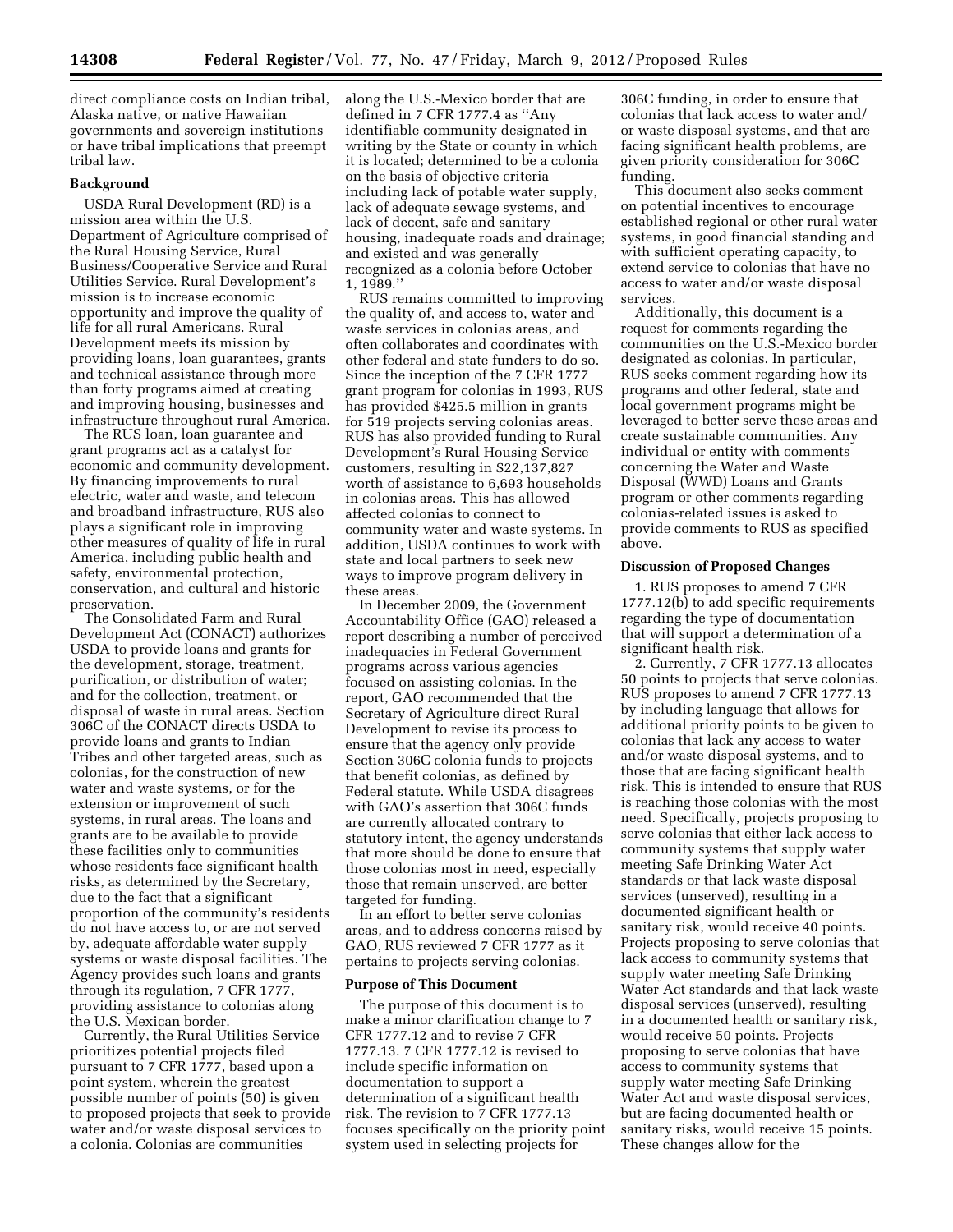differentiation between those colonias that are seeking funding for additional improvements or expansion, and those that lack basic water and waste disposal systems and/or that face significant health risks.

3. RUS proposes to amend 7 CFR 1777.13 by removing all occurrences of the word ''preapplication'' and replacing it with the word ''application''. This will reflect a change in RUS procedure implemented several years ago which eliminated the use of preapplications.

4. RUS proposes to remove text in 1777.13(b) and (d) that are internal instructions.

### **Request for Comments**

USDA is also seeking input on potential amendments to 7 CFR 1777.11 that would provide incentives for county, regional and other established and successful eligible water and waste systems to provide service to colonias areas that have no in-home access to community water and/or waste disposal infrastructure. In some areas without access, there is a lack of managerial, technical and financial capacity to operate and maintain rural water and waste facilities. One way to bring reliable, affordable service to such an area would involve the expansion of a neighboring established county, regional or other rural water or waste disposal system.

1. The Agency seeks comment on the possibility of incentivizing the expansion of existing systems into colonias areas by providing loan and grant funds to eligible, qualified existing entities who are seeking to serve an existing colonia. This determination would be based on the ability of the proposed service area to repay debt rather than on the repayment ability of the entire system. The Agency seeks comment on whether this approach would be effective in encouraging these entities to provide service to unserved colonias areas.

2. The Agency seeks comment regarding what safeguards might be needed to ensure that the limited grant funding available to service colonias is applied *only* where it is critically needed. Should proposed service areas considered under such a proposal be at or below per capita poverty income level for the state? Should this approach only be available to those areas with no access? Should it exclude expansion within an existing colonia to unserved houses? Should fully improved Colonias lose the "colonias" designation?

3. The Agency seeks additional suggestions on how to encourage the provision of sustainable service in the

colonias. Suggestions may range from additional modifications of regulations to specific technical assistance and training programs for colonias areas. To facilitate the discussion, RUS has developed the following questions. What are the primary challenges to establishing and sustaining rural water and waste disposal services in colonias areas? Should alternative technology for services be considered in the colonias? Are appropriate governance structures in place to support local services? What type of technical assistance is needed in colonias without access to water and waste services? What local and/or regional partners can help facilitate or promote sustainable water and waste systems in colonia areas?

### **List of Subjects**

Community development, Community facilities, Grant programs housing and community development, Loan programs—housing and community development, Reporting and recordkeeping requirements, Rural areas, Waste treatment and disposal, Water supply, Watersheds.

For the reasons discussed in the preamble, RUS proposes to amend 7 CFR 1777 as follows:

### **PART 1777—SECTION 306C WWD LOANS AND GRANTS**

1. The authority citation for part 1777 continues to read as follows:

**Authority:** 5 U.S.C. 301; 7 U.S.C. 1989; 16 U.S.C. 1005.

2. Amend section 1777.12 by revising paragraph (b) to add a sentence to the end and subparagraphs (1) through (4) to read as follows:

### **§ 1777.12 Eligibility.**

\* \* \* \* \* (b) \* \* \* The following requirements regarding the documentation must be followed:

(1) The originating documentation must come from an independent third party source that has the experience in specifying the health or sanitary problem that currently exists.

(2) The documentation must state specifically the health or sanitary problems that exist. General statements of problems or support for the project are not acceptable.

(3) Current users of the facility must be experiencing the current health or sanitary problem and not future or possible users.

(4) If no facility exists, documentation must include specific health and sanitary problems associated with individual facilities that currently exist

to warrant the health and sanitary determination.

3. Revise section 1777.13 to read as follows:

### **§ 1777.13 Project priority.**

Paragraphs (a) through (d) of this section indicate items and conditions which must be considered in selecting applications for further development. When ranking eligible applications for consideration for limited funds, Agency officials must consider the priority items met by each application and the degree to which those priorities are met.

(a) *Applications.* The application and supporting information submitted with it will be used to determine applicant eligibility and the proposed project's priority for available funds. Applicants determined ineligible will be advised of their appeal rights in accordance with 7 CFR part 11.

(b) *State Office review.* All applications will be processed and scored in the area office and then reviewed for funding priority at the State Office using RUS Bulletin 1777–2. Eligible applicants that cannot be funded will be advised that funds are not available and advised of their appeal rights as set forth in 7 CFR part 11.

(c) *National Office.* The National Office will allocate funds on a projectby-project basis as requests are received from the State Office. If the amount of funds requested exceeds the amount of funds available, the total project score will be used to select projects for funding. The RUS Administrator may assign up to 35 additional points that will be considered in the total points for items such as geographic distribution of funds, severity of health risks, etc. Unobligated funds will be pooled by mid-August of each year and made available to all States with eligible colonias applicants on a case-by-case basis.

(d) *Selection priorities.* The priorities described below will be used to rate applications and in selecting projects for funding. Points will be distributed as indicated in paragraphs (d)(1) through (d)(6) of this section and will be used in selecting projects for funding.

(1) *Population.* The proposed project will serve an area with a rural population:

(i) Not in excess of 1,500—30 points.

(ii) More than 1,500 and not in excess of 3,000—20 points.

(iii) More than 3,000 and not in excess of 5,500—10 points.

(2) *Income.* The median household income of population to be served by the proposed project is: